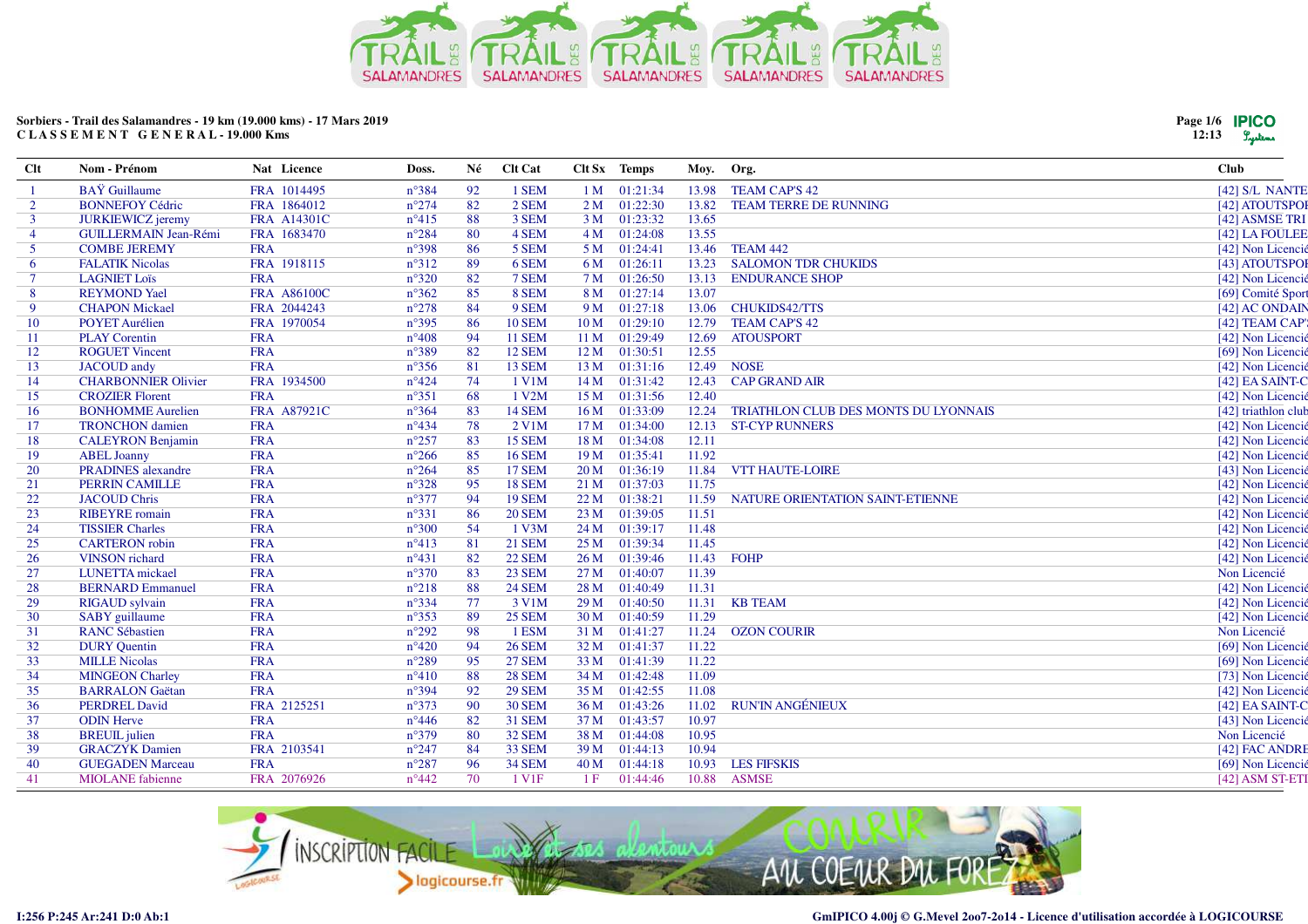

| <b>Clt</b> | Nom - Prénom                | Nat Licence        | Doss.          | Né     | <b>Clt Cat</b>     |      | Clt Sx Temps | Moy.      | Org.                             | <b>Club</b>        |
|------------|-----------------------------|--------------------|----------------|--------|--------------------|------|--------------|-----------|----------------------------------|--------------------|
| 42         | TEODORO-CHIKOUCHE Chris FRA |                    | $n^{\circ}429$ | 77     | 4 V1M              | 41 M | 01:45:12     | 10.84     |                                  | [42] Non Licencié  |
| 43         | <b>RIVOIRARD</b> olivier    | <b>FRA</b>         | $n^{\circ}338$ | 83     | <b>35 SEM</b>      | 42 M | 01:45:27     | 10.81     |                                  | [43] Non Licencié  |
| 44         | DEVAS jimmy                 | <b>FRA</b>         | $n^{\circ}268$ | 89     | <b>36 SEM</b>      | 43 M | 01:45:49     | 10.77     |                                  | [42] Non Licencié  |
| 45         | <b>DUFAUD</b> Lionel        | FRA 1178221        | $n^{\circ}376$ | 71     | 5 V1M              | 44 M | 01:45:54     | 10.77     |                                  | $[74]$ S/L EA TAIN |
| 46         | <b>BORDET Jordane</b>       | <b>FRA</b>         | $n^{\circ}321$ | 83     | <b>37 SEM</b>      | 45 M | 01:46:38     | 10.69     | <b>TEAM TRAIL DES COURSIÈRES</b> | Non Licencié       |
| 47         | <b>CHERBUT Séverine</b>     | <b>FRA</b>         | $n^{\circ}345$ | 82     | 1 SEF              | 2F   | 01:46:49     | 10.67     | LES PAS PRESSÉS D'UNIEUX         | [42] Non Licencié  |
| 48         | <b>AGRAS Jérôme</b>         | <b>FRA</b>         | $n^{\circ}293$ | 73     | 6 V1M              | 46 M | 01:46:52     | 10.67     |                                  | [69] Non Licencié  |
| 49         | <b>GRANJON Elodie</b>       | <b>FRA</b>         | $n^{\circ}275$ | 88     | 2 SEF              | 3F   | 01:47:06     | 10.65     |                                  | [42] Non Licencié  |
| 50         | <b>VEROT</b> bernard        | FRA 298698         | $n^{\circ}355$ | 57     | $2$ V3M            | 47 M | 01:48:15     | 10.53     |                                  | [42] AC ONDAIN     |
| 51         | <b>SAGNOL Ghislain</b>      | FRA 1676235        | $n^{\circ}455$ | 69     | 2 V <sub>2</sub> M | 48 M | 01:48:22     | 10.52     |                                  | [71] ANNONAY J     |
| 52         | <b>SAGNOL Jérémy</b>        | <b>FRA</b>         | $n^{\circ}239$ | 93     | <b>38 SEM</b>      | 49 M | 01:48:37     | 10.50     | <b>ATOUSPORTS</b>                | [42] Non Licencié  |
| 53         | <b>GALLAND Mickaël</b>      | <b>FRA</b>         | $n^{\circ}235$ | 76     | 7 V1M              | 50 M | 01:48:44     | 10.49     | <b>CAP GRAND AIR</b>             | [42] Non Licencié  |
| 54         | <b>JACQUOT Lucas</b>        | <b>FRA</b>         | $n^{\circ}406$ | 95     | <b>39 SEM</b>      | 51 M | 01:48:45     | 10.48     |                                  | Non Licencié       |
| 55         | <b>THOMAS</b> amandine      | <b>FRA B08172C</b> | $n^{\circ}238$ | 82     | 3 SEF              | 4F   | 01:48:54     | 10.47     |                                  | [42] CNSC Triath   |
| 56         | <b>AVOND</b> sylvain        | <b>FRA</b>         | $n^{\circ}439$ | 74     | 8 V1M              | 52 M | 01:49:04     | 10.45     | PAS PRESSÉS UNIEUX               | [42] Non Licencié  |
| 57         | <b>PEILLON</b> Gabin        | <b>FRA</b>         | $n^{\circ}306$ | 93     | 40 SEM             | 53 M | 01:49:04     | 10.45     |                                  | Non Licencié       |
| 58         | <b>MEYER</b> audrey         | FRA 2162013        | $n^{\circ}319$ | 79     | 2 V <sub>1F</sub>  | 5F   | 01:49:12     | 10.44     |                                  | [42] COURIR PO     |
| 59         | <b>DUBOST Bernard</b>       | <b>FRA</b>         | $n^{\circ}393$ | 71     | 9 V1M              | 54 M | 01:49:28     | 10.41     | <b>ATOUSPORTS</b>                | [42] Non Licencié  |
| -60        | <b>RAGEOT Cedric</b>        | <b>FRA</b>         | $n^{\circ}259$ | 82     | 41 SEM             | 55 M | 01:49:31     | 10.41     | <b>ABS ST GALMIER</b>            | [42] Non Licencié  |
| 61         | <b>CHOUDEY Marc-Emilien</b> | <b>FRA</b>         | $n^{\circ}440$ | 84     | 42 SEM             | 56 M | 01:49:34     | 10.41     | <b>LA RONDE DES PITOUS</b>       | [42] Non Licencié  |
| 62         | <b>COSTARIGOT</b> stephane  | <b>FRA</b>         | $n^{\circ}380$ | 80     | 43 SEM             | 57 M | 01:49:38     | 10.40     |                                  | [42] Non Licencié  |
| 63         | <b>SAGNOL Christian</b>     | <b>FRA</b>         | $n^{\circ}255$ | 65     | 3 V2M              | 58 M | 01:49:57     | 10.37     | <b>ROUTE 42</b>                  | [42] Non Licencié  |
| 64         | <b>BADEL</b> mickael        | <b>FRA</b>         | $n^{\circ}224$ | 87     | 44 SEM             | 59 M | 01:49:58     | 10.37     |                                  | [43] Non Licencié  |
| 65         | <b>PERRIN MICHEL</b>        | <b>FRA</b>         | $n^{\circ}354$ | 66     | 4 V2M              | 60 M | 01:50:21     | 10.33     |                                  | [42] Non Licencié  |
| 66         | <b>JACQUIER</b> pierre      | FRA 208302         | $n^{\circ}423$ | 58     | 3 V3M              | 61 M | 01:50:33     | 10.31     | YACACOURIR CUBLIZE               | [69] RUNNING C     |
| 67         | <b>MARONCLES Theo</b>       | FRA 1973660        | $n^{\circ}234$ | $00\,$ | 1 JUM              | 62 M | 01:50:45     | 10.29     |                                  | [38] RUNNING C     |
| 68         | <b>GUYOT Romain</b>         | <b>FRA</b>         | $n^{\circ}422$ | 97     | 2 ESM              | 63 M | 01:51:11     | 10.25     |                                  | [74] Non Licencié  |
| -69        | <b>BRUNI</b> denis          | <b>FRA</b>         | $n^{\circ}295$ | 68     | 5 V2M              | 64 M | 01:51:13     | 10.25     | <b>TEAM TRAIL DES COURSIERES</b> | [69] Non Licencié  |
| 70         | <b>LEDUC</b> Mathias        | <b>FRA</b>         | $n^{\circ}386$ | 80     | 45 SEM             | 65 M | 01:51:33     | 10.22     |                                  | Non Licencié       |
| 71         | <b>BERLIER Quentin</b>      | <b>FRA A14406C</b> | $n^{\circ}418$ | 94     | <b>46 SEM</b>      | 66 M | 01:51:46     | 10.20     |                                  | [38] MACH3 TRI     |
| 72         | <b>CURE Guillaume</b>       | <b>FRA</b>         | $n^{\circ}308$ | 83     | 47 SEM             | 67 M | 01:52:01     | 10.18     |                                  | Non Licencié       |
| 73         | <b>ROBERT Philippe</b>      | <b>FRA</b>         | $n^{\circ}437$ | 78     | 10 V1M             | 68 M | 01:52:17     | 10.15     |                                  | [43] Non Licencié  |
| 74         | <b>DUMOULIN Yann</b>        | <b>FRA</b>         | $n^{\circ}333$ | 79     | 11 V1M             | 69 M | 01:52:18     | 10.15     | ST JEURES SPORT JEUNESSE         | [43] Non Licencié  |
| 75         | <b>VERICEL Franck</b>       | <b>FRA</b>         | $n^{\circ}391$ | 72     | 12 V1M             | 70 M | 01:52:28     | 10.14     | <b>TEAM TRAIL DES COURSIERES</b> | [69] Non Licencié  |
| 76         | <b>BOSSER</b> dominique     | <b>FRA</b>         | $n^{\circ}371$ | 62     | 6 V2M              | 71 M | 01:52:31     | 10.13     |                                  | [43] Non Licencié  |
| 77         | <b>CHOVET JACKY</b>         | <b>FRA</b>         | $n^{\circ}441$ | 60     | 7 V2M              | 72 M | 01:52:33     | 10.13     |                                  | [42] Non Licencié  |
| 78         | <b>DUBOIS STEPHANE</b>      | <b>FRA</b>         | $n^{\circ}453$ | 78     | 13 V1M             | 73 M | 01:52:34     |           | 10.13 STEPHAABS                  | [42] Non Licencié  |
| 79         | <b>D'ONOFRIO Laurent</b>    | <b>FRA</b>         | $n^{\circ}269$ | 81     | 48 SEM             | 74 M | 01:52:36     | 10.13     | <b>LA RIVATIÈRE</b>              | [42] Non Licencié  |
| -80        | <b>MARQUE Sandrine</b>      | <b>FRA</b>         | $n^{\circ}430$ | 80     | 4 SEF              | 6 F  | 01:52:41     | 10.12 PPU |                                  | [42] Non Licencié  |
| 81         | <b>GUILHOT</b> jacques      | <b>FRA</b>         | $n^{\circ}382$ | 74     | 14 V1M             | 75 M | 01:52:58     | 10.09     |                                  | [42] Non Licencié  |
| 82         | <b>BAŸ</b> Christian        | <b>FRA</b>         | $n^{\circ}444$ | 59     | $4$ V3M            | 76 M | 01:53:09     | 10.08     | <b>TEAM CAP'S 42</b>             | [42] Non Licencié  |



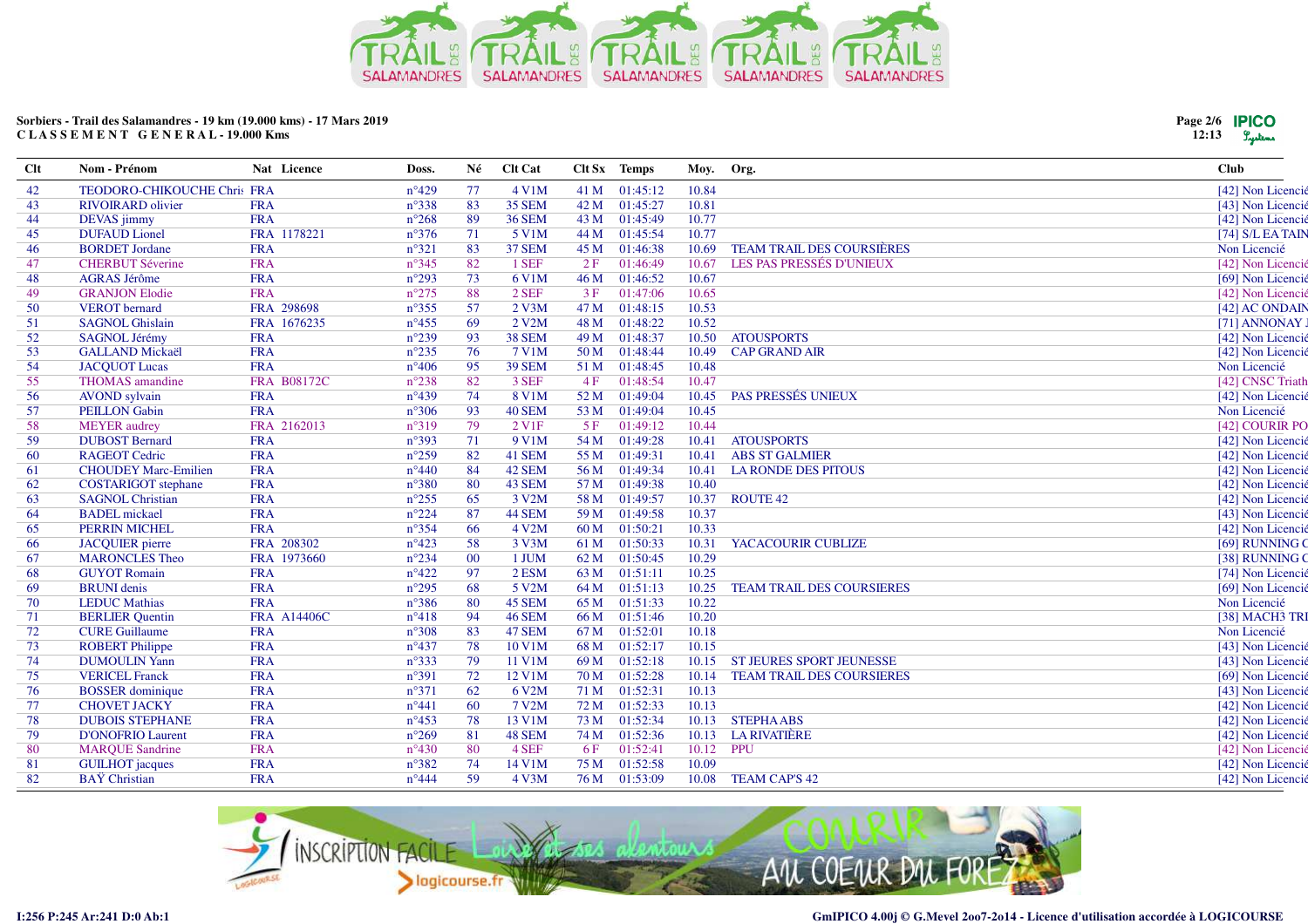

| Page 3/6 <b>IPICO</b> |        |
|-----------------------|--------|
| 12:13                 | Lysten |

| POMEON hervé<br><b>FRA</b><br>$n^{\circ}327$<br>73<br>15 V1M<br>77 M<br>01:53:21<br>83<br>10.06<br><b>TEAM TRAIL DES COURSIERES</b><br>[69] Non Licencié<br>74<br>01:53:27<br><b>CHARTIER Christina</b><br><b>FRA</b><br>$n^{\circ}267$<br>3 V <sub>1F</sub><br>7F<br>10.05<br>84<br>[42] Non Licencié<br>$n^{\circ}329$<br>91<br><b>FRA</b><br>49 SEM<br>78 M<br>01:53:31<br>10.04<br><b>LOSERO</b> Julien<br>[42] Non Licencié<br>85<br>85<br>01:53:33<br>Non Licencié<br><b>DELORME</b> Florent<br><b>FRA</b><br>$n^{\circ}425$<br><b>50 SEM</b><br>79 M<br>10.04<br><b>ABS SAINT GALMIER</b><br>86<br>77<br><b>LA RIVATIÈRE</b><br><b>FRA</b><br>$n^{\circ}296$<br>16 V1M<br>80 M<br>01:53:55<br>10.01<br>87<br><b>BEAUDOUX</b> laurent<br>[42] Non Licencié<br>81<br><b>MONNET Olivier</b><br>FRA 1867509<br>$n^{\circ}252$<br>51 SEM<br>81 M<br>01:55:35<br>9.86<br><b>ANONYMOUSSE</b><br>88<br>[42] SA MONTBI<br>59<br>01:55:38<br><b>FRA</b><br>$n^{\circ}438$<br>5 V3M<br>82 M<br>9.86<br>89<br>SOUVY joel<br>[43] Non Licencié<br>94<br>01:56:23<br>9.80<br><b>FRA</b><br>$n^{\circ}411$<br><b>52 SEM</b><br>83 M<br>[42] Non Licencié<br>90<br><b>SAUMET Antoine</b><br>89<br><b>GLEIZES</b> Etienne<br><b>FRA</b><br>$n^{\circ}291$<br><b>53 SEM</b><br>01:56:31<br>9.78<br><b>PAV_RUN</b><br>91<br>84 M<br>[69] Non Licencié<br><b>FRA</b><br>93<br>9.78<br><b>LHOSTE Vincent</b><br>$n^{\circ}419$<br><b>54 SEM</b><br>01:56:37<br>[69] Non Licencié<br>92<br>85 M<br>60<br><b>FRA</b><br>$n^{\circ}417$<br>8 V2M<br>86 M<br>01:56:37<br>9.78<br>93<br><b>COMBE</b> patrick<br>[42] Non Licencié<br><b>PELTIER JB</b><br><b>FRA</b><br>$n^{\circ}290$<br>95<br><b>55 SEM</b><br>87 M<br>01:56:44<br>9.77<br><b>LES FIFSKIS</b><br>[69] Non Licencié<br>94 | Nom - Prénom |
|-------------------------------------------------------------------------------------------------------------------------------------------------------------------------------------------------------------------------------------------------------------------------------------------------------------------------------------------------------------------------------------------------------------------------------------------------------------------------------------------------------------------------------------------------------------------------------------------------------------------------------------------------------------------------------------------------------------------------------------------------------------------------------------------------------------------------------------------------------------------------------------------------------------------------------------------------------------------------------------------------------------------------------------------------------------------------------------------------------------------------------------------------------------------------------------------------------------------------------------------------------------------------------------------------------------------------------------------------------------------------------------------------------------------------------------------------------------------------------------------------------------------------------------------------------------------------------------------------------------------------------------------------------------------------------------------------------------------------------------------------------------------------|--------------|
|                                                                                                                                                                                                                                                                                                                                                                                                                                                                                                                                                                                                                                                                                                                                                                                                                                                                                                                                                                                                                                                                                                                                                                                                                                                                                                                                                                                                                                                                                                                                                                                                                                                                                                                                                                         |              |
|                                                                                                                                                                                                                                                                                                                                                                                                                                                                                                                                                                                                                                                                                                                                                                                                                                                                                                                                                                                                                                                                                                                                                                                                                                                                                                                                                                                                                                                                                                                                                                                                                                                                                                                                                                         |              |
|                                                                                                                                                                                                                                                                                                                                                                                                                                                                                                                                                                                                                                                                                                                                                                                                                                                                                                                                                                                                                                                                                                                                                                                                                                                                                                                                                                                                                                                                                                                                                                                                                                                                                                                                                                         |              |
|                                                                                                                                                                                                                                                                                                                                                                                                                                                                                                                                                                                                                                                                                                                                                                                                                                                                                                                                                                                                                                                                                                                                                                                                                                                                                                                                                                                                                                                                                                                                                                                                                                                                                                                                                                         |              |
|                                                                                                                                                                                                                                                                                                                                                                                                                                                                                                                                                                                                                                                                                                                                                                                                                                                                                                                                                                                                                                                                                                                                                                                                                                                                                                                                                                                                                                                                                                                                                                                                                                                                                                                                                                         |              |
|                                                                                                                                                                                                                                                                                                                                                                                                                                                                                                                                                                                                                                                                                                                                                                                                                                                                                                                                                                                                                                                                                                                                                                                                                                                                                                                                                                                                                                                                                                                                                                                                                                                                                                                                                                         |              |
|                                                                                                                                                                                                                                                                                                                                                                                                                                                                                                                                                                                                                                                                                                                                                                                                                                                                                                                                                                                                                                                                                                                                                                                                                                                                                                                                                                                                                                                                                                                                                                                                                                                                                                                                                                         |              |
|                                                                                                                                                                                                                                                                                                                                                                                                                                                                                                                                                                                                                                                                                                                                                                                                                                                                                                                                                                                                                                                                                                                                                                                                                                                                                                                                                                                                                                                                                                                                                                                                                                                                                                                                                                         |              |
|                                                                                                                                                                                                                                                                                                                                                                                                                                                                                                                                                                                                                                                                                                                                                                                                                                                                                                                                                                                                                                                                                                                                                                                                                                                                                                                                                                                                                                                                                                                                                                                                                                                                                                                                                                         |              |
|                                                                                                                                                                                                                                                                                                                                                                                                                                                                                                                                                                                                                                                                                                                                                                                                                                                                                                                                                                                                                                                                                                                                                                                                                                                                                                                                                                                                                                                                                                                                                                                                                                                                                                                                                                         |              |
|                                                                                                                                                                                                                                                                                                                                                                                                                                                                                                                                                                                                                                                                                                                                                                                                                                                                                                                                                                                                                                                                                                                                                                                                                                                                                                                                                                                                                                                                                                                                                                                                                                                                                                                                                                         |              |
|                                                                                                                                                                                                                                                                                                                                                                                                                                                                                                                                                                                                                                                                                                                                                                                                                                                                                                                                                                                                                                                                                                                                                                                                                                                                                                                                                                                                                                                                                                                                                                                                                                                                                                                                                                         |              |
| <b>PONT SERGE</b><br>$n^{\circ}457$<br>9.74<br><b>FRA</b><br>68<br>9 V2M<br>88 M<br>01:57:03<br>95<br>[42] Non Licencié                                                                                                                                                                                                                                                                                                                                                                                                                                                                                                                                                                                                                                                                                                                                                                                                                                                                                                                                                                                                                                                                                                                                                                                                                                                                                                                                                                                                                                                                                                                                                                                                                                                 |              |
| 84<br><b>BENBOUZID Idriss</b><br><b>FRA</b><br>$n^{\circ}390$<br><b>56 SEM</b><br>01:57:25<br>9.71<br>96<br>89 M<br>[42] Non Licencié                                                                                                                                                                                                                                                                                                                                                                                                                                                                                                                                                                                                                                                                                                                                                                                                                                                                                                                                                                                                                                                                                                                                                                                                                                                                                                                                                                                                                                                                                                                                                                                                                                   |              |
| 86<br>9.71<br>VILLIÉ guillaume<br><b>FRA</b><br>$n^{\circ}447$<br><b>57 SEM</b><br>90 M<br>01:57:25<br>97<br>[42] Non Licencié                                                                                                                                                                                                                                                                                                                                                                                                                                                                                                                                                                                                                                                                                                                                                                                                                                                                                                                                                                                                                                                                                                                                                                                                                                                                                                                                                                                                                                                                                                                                                                                                                                          |              |
| <b>FRA</b><br>$n^{\circ}348$<br>72<br>9.68<br><b>DELAISTRE</b> raphael<br>17 V1M<br>91 M<br>01:57:46<br>98<br>[42] Non Licencié                                                                                                                                                                                                                                                                                                                                                                                                                                                                                                                                                                                                                                                                                                                                                                                                                                                                                                                                                                                                                                                                                                                                                                                                                                                                                                                                                                                                                                                                                                                                                                                                                                         |              |
| <b>MORATA Florent</b><br><b>FRA</b><br>$n^{\circ}360$<br>75<br>18 V1M<br>92 M<br>01:57:47<br>9.68<br><b>LES CINDRÉS</b><br>[69] Non Licencié<br>99                                                                                                                                                                                                                                                                                                                                                                                                                                                                                                                                                                                                                                                                                                                                                                                                                                                                                                                                                                                                                                                                                                                                                                                                                                                                                                                                                                                                                                                                                                                                                                                                                      |              |
| 80<br><b>MORENO Damien</b><br>FRA 1970862<br>$n^{\circ}404$<br><b>58 SEM</b><br>01:57:47<br>9.68<br>100<br>93 M<br>[42] EA SAINT-C                                                                                                                                                                                                                                                                                                                                                                                                                                                                                                                                                                                                                                                                                                                                                                                                                                                                                                                                                                                                                                                                                                                                                                                                                                                                                                                                                                                                                                                                                                                                                                                                                                      |              |
| 93<br><b>FRA</b><br><b>59 SEM</b><br>01:57:56<br>9.67<br><b>BECERRA-FOURNIER Jules</b><br>$n^{\circ}346$<br>94 M<br>[42] Non Licencié<br>101                                                                                                                                                                                                                                                                                                                                                                                                                                                                                                                                                                                                                                                                                                                                                                                                                                                                                                                                                                                                                                                                                                                                                                                                                                                                                                                                                                                                                                                                                                                                                                                                                            |              |
| 73<br>01:58:11<br>$n^{\circ}294$<br>4 V1F<br>8F<br>[69] Non Licencié<br><b>AUBERT Anne Pascale</b><br><b>FRA</b><br>9.65<br><b>TEAM TRAIL DES COURSIERES</b><br>102                                                                                                                                                                                                                                                                                                                                                                                                                                                                                                                                                                                                                                                                                                                                                                                                                                                                                                                                                                                                                                                                                                                                                                                                                                                                                                                                                                                                                                                                                                                                                                                                     |              |
| 72<br><b>RIBAULT Luc</b><br><b>FRA</b><br>$n^{\circ}276$<br>19 V1M<br>95 M<br>01:58:12<br><b>COBRA GYM</b><br>9.64<br>[42] Non Licencié<br>103                                                                                                                                                                                                                                                                                                                                                                                                                                                                                                                                                                                                                                                                                                                                                                                                                                                                                                                                                                                                                                                                                                                                                                                                                                                                                                                                                                                                                                                                                                                                                                                                                          |              |
| $n^{\circ}323$<br>84<br>5 SEF<br>01:58:15<br><b>TEAM TRAIL DES COURSIÈRES</b><br>Non Licencié<br><b>BORDET Audrey</b><br><b>FRA</b><br>9F<br>104<br>9.64                                                                                                                                                                                                                                                                                                                                                                                                                                                                                                                                                                                                                                                                                                                                                                                                                                                                                                                                                                                                                                                                                                                                                                                                                                                                                                                                                                                                                                                                                                                                                                                                                |              |
| <b>FRA</b><br>$n^{\circ}368$<br>72<br>20 V1M<br>01:58:18<br><b>BAROU</b> christophe<br>96 M<br>9.64<br><b>VILLARS RUNNING</b><br>[42] Non Licencié<br>105                                                                                                                                                                                                                                                                                                                                                                                                                                                                                                                                                                                                                                                                                                                                                                                                                                                                                                                                                                                                                                                                                                                                                                                                                                                                                                                                                                                                                                                                                                                                                                                                               |              |
| 83<br><b>GUILLARME Florian</b><br><b>FRA</b><br>$n^{\circ}375$<br><b>60 SEM</b><br>97 M<br>01:58:18<br>9.64<br>106<br>[69] Non Licencié                                                                                                                                                                                                                                                                                                                                                                                                                                                                                                                                                                                                                                                                                                                                                                                                                                                                                                                                                                                                                                                                                                                                                                                                                                                                                                                                                                                                                                                                                                                                                                                                                                 |              |
| $n^{\circ}270$<br>84<br><b>LAURENT Cedric Laurent</b><br><b>FRA</b><br>61 SEM<br>98 M<br>01:58:30<br>9.62<br>[42] Non Licencié<br>107                                                                                                                                                                                                                                                                                                                                                                                                                                                                                                                                                                                                                                                                                                                                                                                                                                                                                                                                                                                                                                                                                                                                                                                                                                                                                                                                                                                                                                                                                                                                                                                                                                   |              |
| <b>SARGE Gilles</b><br><b>FRA</b><br>$n^{\circ}026$<br>73<br>21 V1M<br>99 M<br>01:58:37<br>9.61<br>108<br>[38] Non Licencié                                                                                                                                                                                                                                                                                                                                                                                                                                                                                                                                                                                                                                                                                                                                                                                                                                                                                                                                                                                                                                                                                                                                                                                                                                                                                                                                                                                                                                                                                                                                                                                                                                             |              |
| FRA 2077683<br>74<br>01:58:55<br>9.59<br>109<br><b>VAN DER HEIJDE Marc</b><br>$n^{\circ}281$<br>22 V1M<br>100 <sub>M</sub><br>$[42]$ ASMSE                                                                                                                                                                                                                                                                                                                                                                                                                                                                                                                                                                                                                                                                                                                                                                                                                                                                                                                                                                                                                                                                                                                                                                                                                                                                                                                                                                                                                                                                                                                                                                                                                              |              |
| 91<br><b>FRA</b><br>$n^{\circ}428$<br>6 SEF<br>01:59:04<br>9.58<br><b>VIOLON</b> cindy<br>10F<br>[42] Non Licencié<br>110                                                                                                                                                                                                                                                                                                                                                                                                                                                                                                                                                                                                                                                                                                                                                                                                                                                                                                                                                                                                                                                                                                                                                                                                                                                                                                                                                                                                                                                                                                                                                                                                                                               |              |
| 72<br>01:59:09<br>9.57<br><b>SORLIN</b> catherine<br><b>FRA</b><br>$n^{\circ}414$<br>$5 \text{V1F}$<br>11F<br>[42] Non Licencié<br>111                                                                                                                                                                                                                                                                                                                                                                                                                                                                                                                                                                                                                                                                                                                                                                                                                                                                                                                                                                                                                                                                                                                                                                                                                                                                                                                                                                                                                                                                                                                                                                                                                                  |              |
| <b>FAURE</b> hubert<br><b>FRA</b><br>$n^{\circ}299$<br>67<br>10 V2M<br>101 M<br>01:59:22<br>9.55<br>[42] Non Licencié<br>112                                                                                                                                                                                                                                                                                                                                                                                                                                                                                                                                                                                                                                                                                                                                                                                                                                                                                                                                                                                                                                                                                                                                                                                                                                                                                                                                                                                                                                                                                                                                                                                                                                            |              |
| 68<br><b>MONTROBERT Christophe</b><br><b>FRA</b><br>$n^{\circ}303$<br>11 V2M<br>102 M<br>01:59:24<br>9.55<br>Non Licencié<br>113                                                                                                                                                                                                                                                                                                                                                                                                                                                                                                                                                                                                                                                                                                                                                                                                                                                                                                                                                                                                                                                                                                                                                                                                                                                                                                                                                                                                                                                                                                                                                                                                                                        |              |
| 93<br><b>FRA</b><br>103 M<br>01:59:38<br>9.53<br>Non Licencié<br><b>CARRIER Thomas</b><br>$n^{\circ}412$<br>62 SEM<br><b>LES VIFS D'OR</b><br>114                                                                                                                                                                                                                                                                                                                                                                                                                                                                                                                                                                                                                                                                                                                                                                                                                                                                                                                                                                                                                                                                                                                                                                                                                                                                                                                                                                                                                                                                                                                                                                                                                       |              |
| 84<br><b>JAEN Nicolas</b><br><b>FRA</b><br>$n^{\circ}344$<br>63 SEM<br>104 M<br>02:00:14<br>9.48<br>[42] Non Licencié<br>115                                                                                                                                                                                                                                                                                                                                                                                                                                                                                                                                                                                                                                                                                                                                                                                                                                                                                                                                                                                                                                                                                                                                                                                                                                                                                                                                                                                                                                                                                                                                                                                                                                            |              |
| 80<br><b>FRA</b><br>$n^{\circ}314$<br>64 SEM<br>105 M<br>02:00:16<br>9.48<br><b>MENAGE THOMAS</b><br>[69] Non Licencié<br>116                                                                                                                                                                                                                                                                                                                                                                                                                                                                                                                                                                                                                                                                                                                                                                                                                                                                                                                                                                                                                                                                                                                                                                                                                                                                                                                                                                                                                                                                                                                                                                                                                                           |              |
| 81<br>Non Licencié<br><b>ROCHER François</b><br><b>FRA</b><br>$n^{\circ}316$<br><b>65 SEM</b><br>106 <sub>M</sub><br>02:00:16<br>9.48<br>117                                                                                                                                                                                                                                                                                                                                                                                                                                                                                                                                                                                                                                                                                                                                                                                                                                                                                                                                                                                                                                                                                                                                                                                                                                                                                                                                                                                                                                                                                                                                                                                                                            |              |
| 96<br><b>FRA</b><br>9.48<br>118<br><b>ANDRE Antoine</b><br>$n^{\circ}374$<br><b>66 SEM</b><br>107 M<br>02:00:18<br>[42] Non Licencié                                                                                                                                                                                                                                                                                                                                                                                                                                                                                                                                                                                                                                                                                                                                                                                                                                                                                                                                                                                                                                                                                                                                                                                                                                                                                                                                                                                                                                                                                                                                                                                                                                    |              |
| 77<br>$n^{\circ}336$<br>02:00:37<br><b>FARGIER Laurent</b><br><b>FRA</b><br>23 V1M<br>108 M<br>9.45<br><b>KB TEAM</b><br>[42] Non Licencié<br>119                                                                                                                                                                                                                                                                                                                                                                                                                                                                                                                                                                                                                                                                                                                                                                                                                                                                                                                                                                                                                                                                                                                                                                                                                                                                                                                                                                                                                                                                                                                                                                                                                       |              |
| $n^{\circ}339$<br>9.42<br><b>OUDIN DIDIER</b><br>63<br>12 V <sub>2</sub> M<br>109 M<br>02:01:01<br>[42] C.N.S.C TRI<br>FRA A17472C0280272M<br>120                                                                                                                                                                                                                                                                                                                                                                                                                                                                                                                                                                                                                                                                                                                                                                                                                                                                                                                                                                                                                                                                                                                                                                                                                                                                                                                                                                                                                                                                                                                                                                                                                       |              |
| 78<br>121<br><b>PITAVAL Fabien</b><br><b>FRA</b><br>$n^{\circ}227$<br>24 V1M<br>110 <sub>M</sub><br>02:01:13<br>9.41<br>[42] Non Licencié                                                                                                                                                                                                                                                                                                                                                                                                                                                                                                                                                                                                                                                                                                                                                                                                                                                                                                                                                                                                                                                                                                                                                                                                                                                                                                                                                                                                                                                                                                                                                                                                                               |              |
| 122<br><b>FRA</b><br>$n^{\circ}388$<br>79<br>02:01:21<br>9.39<br>6 V <sub>1F</sub><br>12F<br><b>CAP GRAND AIR</b><br>[42] Non Licencié<br><b>PHILIS Sylvie</b>                                                                                                                                                                                                                                                                                                                                                                                                                                                                                                                                                                                                                                                                                                                                                                                                                                                                                                                                                                                                                                                                                                                                                                                                                                                                                                                                                                                                                                                                                                                                                                                                          |              |
| 68<br>02:01:25<br>9.39<br>123<br><b>GALLEZ</b> alain<br>FRA T306473-B<br>$n^{\circ}298$<br>13 V2M<br>111 M<br>[42] Non Licencié                                                                                                                                                                                                                                                                                                                                                                                                                                                                                                                                                                                                                                                                                                                                                                                                                                                                                                                                                                                                                                                                                                                                                                                                                                                                                                                                                                                                                                                                                                                                                                                                                                         |              |

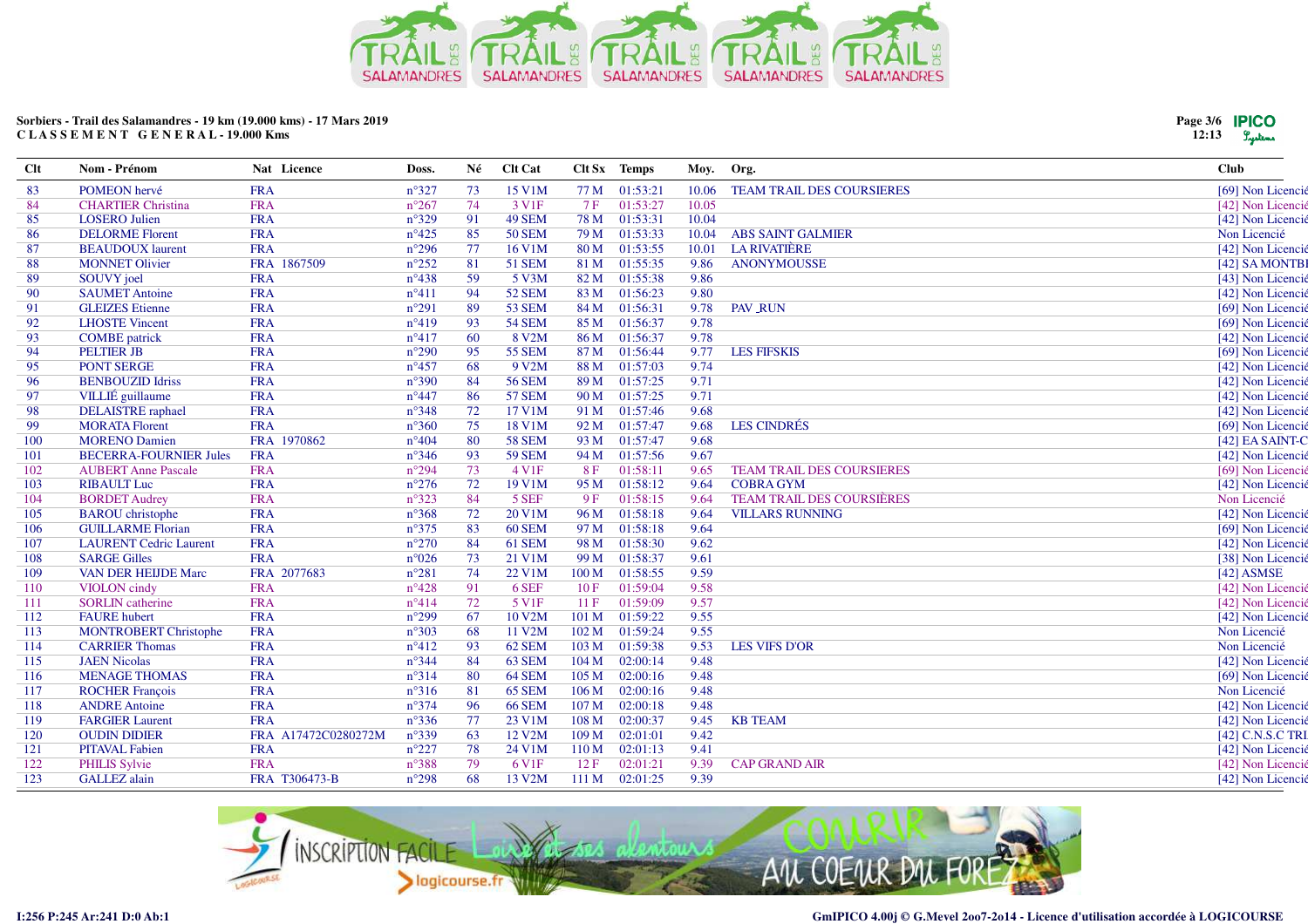

| Page 4/6 <b>PICO</b><br>12:13 | Lystens |
|-------------------------------|---------|
|-------------------------------|---------|

| Clt | Nom - Prénom             | Nat Licence        | Doss.          | Né | <b>Clt Cat</b>    |                  | Clt Sx Temps | Moy. | Org.                            | <b>Club</b>          |
|-----|--------------------------|--------------------|----------------|----|-------------------|------------------|--------------|------|---------------------------------|----------------------|
| 124 | <b>JUBAN</b> nicolas     | <b>FRA</b>         | $n^{\circ}400$ | 73 | 25 V1M            | 112M             | 02:01:56     | 9.35 | <b>L2F LOIRE FOREZ FOOTBALL</b> | [42] Non Licencié    |
| 125 | <b>HACHE</b> hugo        | <b>FRA</b>         | $n^{\circ}213$ | 90 | 67 SEM            | 113M             | 02:02:05     | 9.34 | <b>TEAMH</b>                    | Non Licencié         |
| 126 | <b>HACHE</b> Matthieu    | <b>FRA</b>         | $n^{\circ}212$ | 77 | 26 V1M            | 114M             | 02:02:05     | 9.34 |                                 | Non Licencié         |
| 127 | <b>JOUBAND Clément</b>   | <b>FRA</b>         | $n^{\circ}236$ | 98 | 3 ESM             | 115 M            | 02:02:06     | 9.34 |                                 | Non Licencié         |
| 128 | <b>DELOLME</b> Pierre    | <b>FRA</b>         | $n^{\circ}317$ | 84 | 68 SEM            | 116M             | 02:02:07     | 9.34 | <b>AVR VILLARS RUNNING</b>      | [42] Non Licencié    |
| 129 | <b>RABILLON</b> pascal   | <b>FRA</b>         | $n^{\circ}372$ | 70 | 27 V1M            | 117 M            | 02:02:15     | 9.33 |                                 | [42] Non Licencié    |
| 130 | <b>GOMARIZ</b> françois  | <b>FRA</b>         | $n^{\circ}246$ | 68 | 14 V2M            | 118 M            | 02:02:22     | 9.32 | <b>GOM</b>                      | [42] Non Licencié    |
| 131 | <b>RENAUD Olivier</b>    | <b>FRA</b>         | $n^{\circ}307$ | 77 | 28 V1M            | 119 <sub>M</sub> | 02:02:33     | 9.30 |                                 | [42] Non Licencié    |
| 132 | <b>NOURRIT Damien</b>    | <b>FRA</b>         | $n^{\circ}436$ | 88 | <b>69 SEM</b>     | 120 M            | 02:02:33     | 9.30 |                                 | [42] Non Licencié    |
| 133 | <b>BOYER Manuel</b>      | <b>FRA</b>         | $n^{\circ}407$ | 74 | 29 V1M            | 121 M            | 02:02:37     | 9.30 |                                 | [42] Non Licencié    |
| 134 | <b>MICOL</b> yohan       | <b>FRA</b>         | $n^{\circ}399$ | 82 | <b>70 SEM</b>     | 122 M            | 02:03:09     | 9.26 |                                 | [42] Non Licencié    |
| 135 | <b>VIALARON Luccio</b>   | <b>FRA</b>         | $n^{\circ}283$ | 81 | <b>71 SEM</b>     | 123M             | 02:03:13     | 9.25 | <b>ST MED' TRAIL</b>            | [42] Non Licencié    |
| 136 | <b>FAYANT</b> lionel     | <b>FRA</b>         | $n^{\circ}387$ | 70 | 30 V1M            | 124M             | 02:03:30     | 9.23 |                                 | [42] Non Licencié    |
| 137 | <b>BOUCHET JOHAN</b>     | <b>FRA</b>         | $n^{\circ}211$ | 90 | <b>72 SEM</b>     | 125 M            | 02:03:31     | 9.23 |                                 | Non Licencié         |
| 138 | <b>FARICIER Thierry</b>  | <b>FRA</b>         | $n^{\circ}365$ | 65 | 15 V2M            | 126 M            | 02:03:56     | 9.20 |                                 | [43] Non Licencié    |
| 139 | <b>FOUDILI</b> mounir    | <b>FRA</b>         | $n^{\circ}272$ | 80 | <b>73 SEM</b>     | 127 M            | 02:04:07     | 9.19 |                                 | [42] Non Licencié    |
| 140 | <b>LAVAL</b> yves        | <b>FRA A17480C</b> | $n^{\circ}244$ | 50 | 6 V3M             | 128 M            | 02:04:20     | 9.17 | <b>TERRE DE RUNNING</b>         | [42] ASMSE TRI4      |
| 141 | <b>SEON</b> greg         | <b>FRA</b>         | $n^{\circ}448$ | 79 | 31 V1M            | 129 M            | 02:05:01     | 9.12 |                                 | [42] Non Licencié    |
| 142 | <b>BOTTIN Yvan</b>       | <b>FRA</b>         | $n^{\circ}755$ | 66 | 16 V2M            | 130 M            | 02:05:15     | 9.10 |                                 | [41] Non Licencié    |
| 143 | <b>TADJINE Nono</b>      | FRA 1984878        | $n^{\circ}231$ | 76 | 7 V1F             | 13F              | 02:05:17     | 9.10 |                                 | <b>FAC Andrezieu</b> |
| 144 | <b>BAYARD BENOIT</b>     | <b>FRA</b>         | $n^{\circ}381$ | 86 | <b>74 SEM</b>     | 131 M            | 02:05:29     | 9.08 |                                 | [42] Non Licencié    |
| 145 | <b>BRENEUR</b> david     | <b>FRA</b>         | $n^{\circ}456$ | 73 | 32 V1M            | 132 M            | 02:05:47     | 9.06 |                                 | [42] Non Licencié    |
| 146 | <b>RICCIARDI Pierre</b>  | <b>FRA</b>         | $n^{\circ}401$ | 80 | <b>75 SEM</b>     | 133 M            | 02:05:53     | 9.06 |                                 | [42] Non Licencié    |
| 147 | <b>BLONDEL</b> Sophie    | <b>FRA</b>         | $n^{\circ}232$ | 78 | 8 V1F             | 14F              | 02:05:55     | 9.05 |                                 | [38] Non Licencié    |
| 148 | <b>VOUZELAUD Jérôme</b>  | <b>FRA</b>         | $n^{\circ}421$ | 74 | 33 V1M            | 134 M            | 02:05:56     | 9.05 |                                 | Non Licencié         |
| 149 | <b>ESSEGHIR khaled</b>   | <b>FRA</b>         | $n^{\circ}350$ | 85 | <b>76 SEM</b>     | 135 M            | 02:06:01     | 9.05 |                                 | [42] Non Licencié    |
| 150 | <b>SADLER Christophe</b> | <b>FRA</b>         | $n^{\circ}230$ | 69 | 17 V2M            | 136 M            | 02:06:11     | 9.03 |                                 | [42] Non Licencié    |
| 151 | <b>FAVASOLE Camille</b>  | <b>FRA</b>         | $n^{\circ}402$ | 88 | <b>77 SEM</b>     | 137 M            | 02:06:12     | 9.03 |                                 | Non Licencié         |
| 152 | <b>ROCHE Anthony</b>     | <b>FRA</b>         | $n^{\circ}397$ | 78 | 34 V1M            | 138 M            | 02:06:17     | 9.03 |                                 | Non Licencié         |
| 153 | D'HAESE Fabrice          | <b>FRA</b>         | $n^{\circ}280$ | 78 | 35 V1M            | 139 M            | 02:06:17     | 9.03 | <b>LA RIVATIÉRE</b>             | [42] Non Licencié    |
| 154 | <b>LARAVOIRE</b> eric    | <b>FRA</b>         | $n^{\circ}277$ | 65 | 18 V2M            | 140 M            | 02:06:19     | 9.03 |                                 | [42] Non Licencié    |
| 155 | <b>SAURON</b> christophe | <b>FRA</b>         | $n^{\circ}445$ | 69 | 19 V2M            | 141 M            | 02:06:49     | 8.99 |                                 | [42] Non Licencié    |
| 156 | <b>BLANCHET Olivier</b>  | <b>FRA</b>         | $n^{\circ}383$ | 70 | 36 V1M            | 142 M            | 02:06:49     | 8.99 |                                 | Non Licencié         |
| 157 | MOUTOUSSAMY ludovic      | <b>FRA</b>         | $n^{\circ}251$ | 87 | <b>78 SEM</b>     | 143 M            | 02:06:54     | 8.98 |                                 | [42] Non Licencié    |
| 158 | <b>MAZENOD Laure</b>     | FRA 2135519        | $n^{\circ}297$ | 82 | 7 SEF             | 15F              | 02:07:36     | 8.93 | <b>COOUELICOT 42</b>            | [42] COQUELICO       |
| 159 | <b>DURAND</b> etienne    | FRA 2101650        | $n^{\circ}310$ | 85 | <b>79 SEM</b>     | 144 M            | 02:07:46     | 8.92 | <b>COURIR POUR DES POMMES</b>   | [42] COURIR PO       |
| 160 | <b>SLIWKA Caroline</b>   | <b>FRA</b>         | $n^{\circ}242$ | 80 | 8 SEF             | 16F              | 02:07:56     | 8.91 |                                 | [42] Non Licencié    |
| 161 | <b>BERTHOLET</b> maxime  | <b>FRA</b>         | $n^{\circ}358$ | 81 | <b>80 SEM</b>     | 145 M            | 02:08:05     | 8.90 |                                 | [42] Non Licencié    |
| 162 | <b>BAROU</b> chantal     | <b>FRA</b>         | $n^{\circ}367$ | 72 | 9 V <sub>1F</sub> | 17F              | 02:08:29     | 8.87 | <b>VILLARS RUNNING</b>          | [42] Non Licencié    |
| 163 | <b>VIALLETON</b> florian | <b>FRA A50640C</b> | $n^{\circ}229$ | 76 | 37 V1M            | 146 M            | 02:08:30     | 8.87 | <b>FEURS TRIATHLON</b>          | [42] Feurs triahlor  |
| 164 | <b>PETIT Michaël</b>     | <b>FRA</b>         | $n^{\circ}337$ | 87 | <b>81 SEM</b>     | 147 M            | 02:08:30     | 8.87 |                                 | Non Licencié         |
|     |                          |                    |                |    |                   |                  |              |      |                                 |                      |

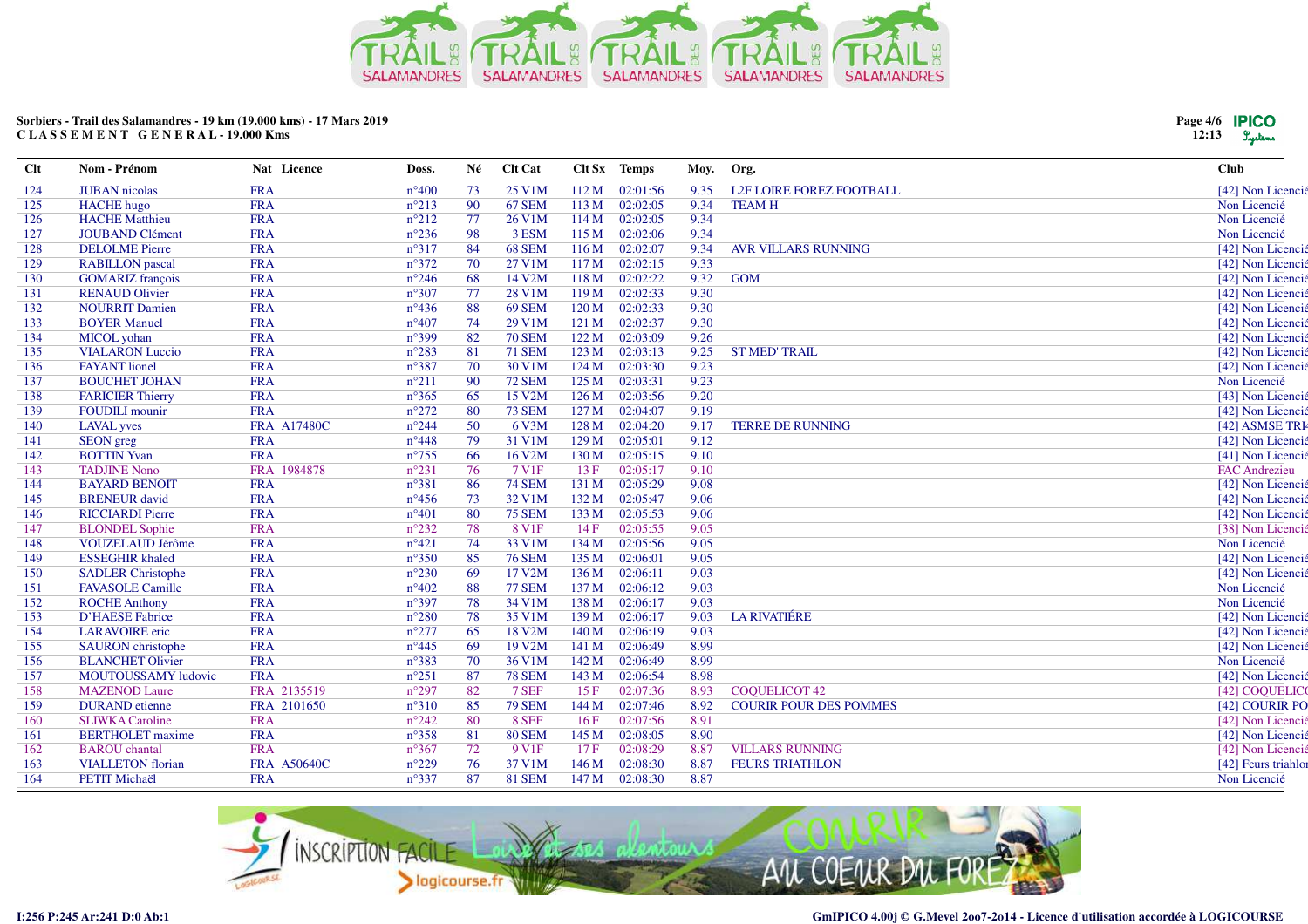

| <b>Clt</b> | Nom - Prénom                 | Nat Licence | Doss.          | Né | Clt Cat             |                  | Clt Sx Temps | Moy. | Org.                                 | <b>Club</b>          |
|------------|------------------------------|-------------|----------------|----|---------------------|------------------|--------------|------|--------------------------------------|----------------------|
| 165        | <b>RIBES</b> Vincent         | <b>FRA</b>  | $n^{\circ}341$ | 78 | 38 V1M              | 148 M            | 02:08:36     | 8.86 |                                      | [69] Non Licencié    |
| 166        | <b>COMBE</b> gilles          | <b>FRA</b>  | $n^{\circ}206$ | 64 | 20 V <sub>2</sub> M | 149 M            | 02:08:46     | 8.85 |                                      | [42] Non Licencié    |
| 167        | <b>DELAINE</b> Myriam        | <b>FRA</b>  | $n^{\circ}248$ | 74 | 10 V1F              | 18F              | 02:08:47     | 8.85 | <b>VILLARS RUNNING</b>               | [42] Non Licencié    |
| 168        | <b>CHANTEMESSE</b> alexandre | <b>FRA</b>  | $n^{\circ}409$ | 79 | 39 V1M              | 150 M            | 02:09:03     | 8.83 |                                      | [42] Non Licencié    |
| 169        | <b>FONT Patrice</b>          | <b>FRA</b>  | $n^{\circ}265$ | 76 | 40 V1M              | 151M             | 02:09:16     | 8.82 |                                      | Non Licencié         |
| 170        | <b>DELAFOY Emmanuel</b>      | <b>FRA</b>  | $n^{\circ}249$ | 64 | 21 V2M              | 152 M            | 02:09:23     | 8.81 |                                      | [42] Non Licencié    |
| 171        | <b>BAILLOT Thomas</b>        | <b>FRA</b>  | $n^{\circ}313$ | 97 | 4 ESM               | 153 M            | 02:09:37     | 8.80 |                                      | [42] Non Licencié    |
| 172        | <b>CANNEZZARO</b> Francine   | <b>FRA</b>  | $n^{\circ}256$ | 69 | 1 V <sub>2F</sub>   | 19F              | 02:09:48     | 8.78 | <b>ASPMR</b>                         | [69] Non Licencié    |
| 173        | <b>GREGOIRE ISABELLE</b>     | <b>FRA</b>  | $n^{\circ}452$ | 71 | 11 V1F              | 20F              | 02:10:08     | 8.76 |                                      | [42] Non Licencié    |
| 174        | <b>DEGRUEL Frederic</b>      | <b>FRA</b>  | $n^{\circ}311$ | 78 | 41 V1M              | 154 M            | 02:10:12     | 8.76 | POLE TRAIL ST REGIS DU COIN          | [42] Non Licencié    |
| 175        | <b>LAURENT</b> Annabelle     | <b>FRA</b>  | n°385          | 78 | 12 V1F              | 21F              | 02:10:14     | 8.75 |                                      | [42] Non Licencié    |
| 176        | <b>BOUILHOL Bernard</b>      | <b>FRA</b>  | $n^{\circ}271$ | 52 | 7 V3M               | 155 M            | 02:10:22     | 8.74 |                                      | [42] Non Licencié    |
| 177        | <b>AGUERO Herve</b>          | <b>FRA</b>  | $n^{\circ}243$ | 72 | 42 V1M              | 156 M            | 02:10:28     | 8.74 |                                      | [42] Non Licencié    |
| 178        | <b>BERTHOLIN STEPHANE</b>    | <b>FRA</b>  | $n^{\circ}340$ | 74 | 43 V1M              | 157 M            | 02:10:44     | 8.72 |                                      | [69] Non Licencié    |
| 179        | <b>WENDE Norman</b>          | <b>FRA</b>  | $n^{\circ}237$ | 82 | <b>82 SEM</b>       | 158 M            | 02:11:20     | 8.68 | <b>TEAM PANDALICORNE</b>             | [42] Non Licencié    |
| 180        | <b>CHAPUIS</b> gwenael       | <b>FRA</b>  | $n^{\circ}443$ | 81 | 83 SEM              | 159 M            | 02:11:24     | 8.68 |                                      | Non Licencié         |
| 181        | <b>GOUTAREL</b> vincent      | <b>FRA</b>  | n°392          | 84 | <b>84 SEM</b>       | 160 <sub>M</sub> | 02:12:13     | 8.62 |                                      | [42] Non Licencié    |
| 182        | <b>LAFFUGE OPHELIE</b>       | <b>FRA</b>  | $n^{\circ}225$ | 84 | 9 SEF               | 22 F             | 02:12:28     | 8.61 |                                      | [69] Non Licencié    |
| 183        | <b>SUCHEL</b> françois       | <b>FRA</b>  | $n^{\circ}233$ | 64 | 22 V2M              | 161 M            | 02:12:52     | 8.58 |                                      | [69] Non Licencié    |
| 184        | <b>ROBACZEWSKI Marie</b>     | <b>FRA</b>  | $n^{\circ}288$ | 94 | <b>10 SEF</b>       | 23F              | 02:13:07     | 8.56 | <b>LES FIFSKI</b>                    | [69] Non Licencié    |
| 185        | PEYRARD Jean François        | <b>FRA</b>  | $n^{\circ}262$ | 66 | 23 V2M              | 162 M            | 02:13:08     | 8.56 |                                      | [42] Non Licencié    |
| 186        | <b>DUFOUR Loic</b>           | <b>FRA</b>  | $n^{\circ}366$ | 84 | <b>85 SEM</b>       | 163 M            | 02:13:38     | 8.53 |                                      | [38] Non Licencié    |
| 187        | <b>CHANAVAT</b> mathieu      | <b>FRA</b>  | n°349          | 86 | <b>86 SEM</b>       | 164 M            | 02:13:49     | 8.52 |                                      | [42] Non Licencié    |
| 188        | <b>BOURGEOIS Severine</b>    | FRA 1858224 | $n^{\circ}335$ | 72 | 13 V1F              | 24 F             | 02:13:50     | 8.52 |                                      | <b>EA SAINT-CHAM</b> |
| 189        | <b>GRANDOUILLER Teddy</b>    | <b>FRA</b>  | n°378          | 84 | <b>87 SEM</b>       | 165 M            | 02:13:57     | 8.51 |                                      | [42] Non Licencié    |
| 190        | <b>FERRET Valérie</b>        | <b>FRA</b>  | $n^{\circ}245$ | 73 | 14 V1F              | 25F              | 02:14:05     | 8.50 | <b>CAP GRAND AIR</b>                 | [42] Non Licencié    |
| 191        | <b>BRUYAS Thibaud</b>        | <b>FRA</b>  | $n^{\circ}347$ | 90 | <b>88 SEM</b>       | 166 M            | 02:14:05     | 8.50 | <b>CAP GRAND AIR</b>                 | [42] Non Licencié    |
| 192        | <b>JAMOND Noemie</b>         | <b>FRA</b>  | $n^{\circ}250$ | 85 | <b>11 SEF</b>       | 26F              | 02:14:14     | 8.49 |                                      | Non Licencié         |
| 193        | <b>ROYER Nicolas</b>         | <b>FRA</b>  | $n^{\circ}324$ | 77 | 44 V1M              | 167 M            | 02:14:15     | 8.49 |                                      | Non Licencié         |
| 194        | <b>BETEMPS</b> patricia      | <b>FRA</b>  | $n^{\circ}433$ | 72 | 15 V1F              | 27 F             | 02:14:25     | 8.48 |                                      | [42] Non Licencié    |
| 195        | <b>BARD Nicolas</b>          | <b>FRA</b>  | $n^{\circ}286$ | 81 | <b>89 SEM</b>       | 168 M            | 02:15:07     | 8.44 | <b>TEAM DES TRAILEURS STÉPHANOIS</b> | [42] Non Licencié    |
| 196        | <b>MAUUARY Stanislas</b>     | <b>FRA</b>  | $n^{\circ}458$ | 72 | 45 V1M              | 169 M            | 02:16:00     | 8.38 | <b>ST CYPR RUNNERS</b>               | Non Licencié         |
| 197        | <b>MAESEELE Benjamin</b>     | <b>FRA</b>  | $n^{\circ}208$ | 85 | <b>90 SEM</b>       | 170 M            | 02:16:09     | 8.37 |                                      | Non Licencié         |
| 198        | <b>ROSSIGNOL Marylise</b>    | <b>FRA</b>  | $n^{\circ}209$ | 85 | <b>12 SEF</b>       | 28 F             | 02:16:13     | 8.37 |                                      | Non Licencié         |
| 199        | PEYRARD vincent              | <b>FRA</b>  | $n^{\circ}261$ | 73 | 46 V1M              | 171 M            | 02:17:08     | 8.31 |                                      | [11] Non Licencié    |
| 200        | <b>MONTEIRO</b> Maria        | <b>FRA</b>  | $n^{\circ}223$ | 74 | 16 V1F              | 29F              | 02:17:15     | 8.31 |                                      | Non Licencié         |
| 201        | <b>AUGER</b> catilacat       | <b>FRA</b>  | $n^{\circ}432$ | 75 | 17 V1F              | 30 F             | 02:17:37     | 8.28 |                                      | [42] Non Licencié    |
| 202        | <b>SCIABBARRASI LAURENT</b>  | <b>FRA</b>  | $n^{\circ}451$ | 77 | 47 V1M              | 172 M            | 02:18:14     | 8.25 |                                      | [42] Non Licencié    |
| 203        | RABEYRIN SAGNARD Lydie       | <b>FRA</b>  | $n^{\circ}254$ | 86 | <b>13 SEF</b>       | 31 F             | 02:18:16     | 8.25 | <b>TEAM MOTIVATION</b>               | [42] Non Licencié    |
| 204        | <b>DAURAT Patrick</b>        | <b>FRA</b>  | $n^{\circ}357$ | 71 | 48 V1M              | 173 M            | 02:20:02     | 8.14 | <b>ST MARTIN 42800</b>               | [42] Non Licencié    |
| 205        | <b>MALFOY</b> bruno          | <b>FRA</b>  | $n^{\circ}260$ | 73 | 49 V1M              | 174 M            | 02:20:09     | 8.13 |                                      | [69] Non Licencié    |
|            |                              |             |                |    |                     |                  |              |      |                                      |                      |



**Page 5/612:13**